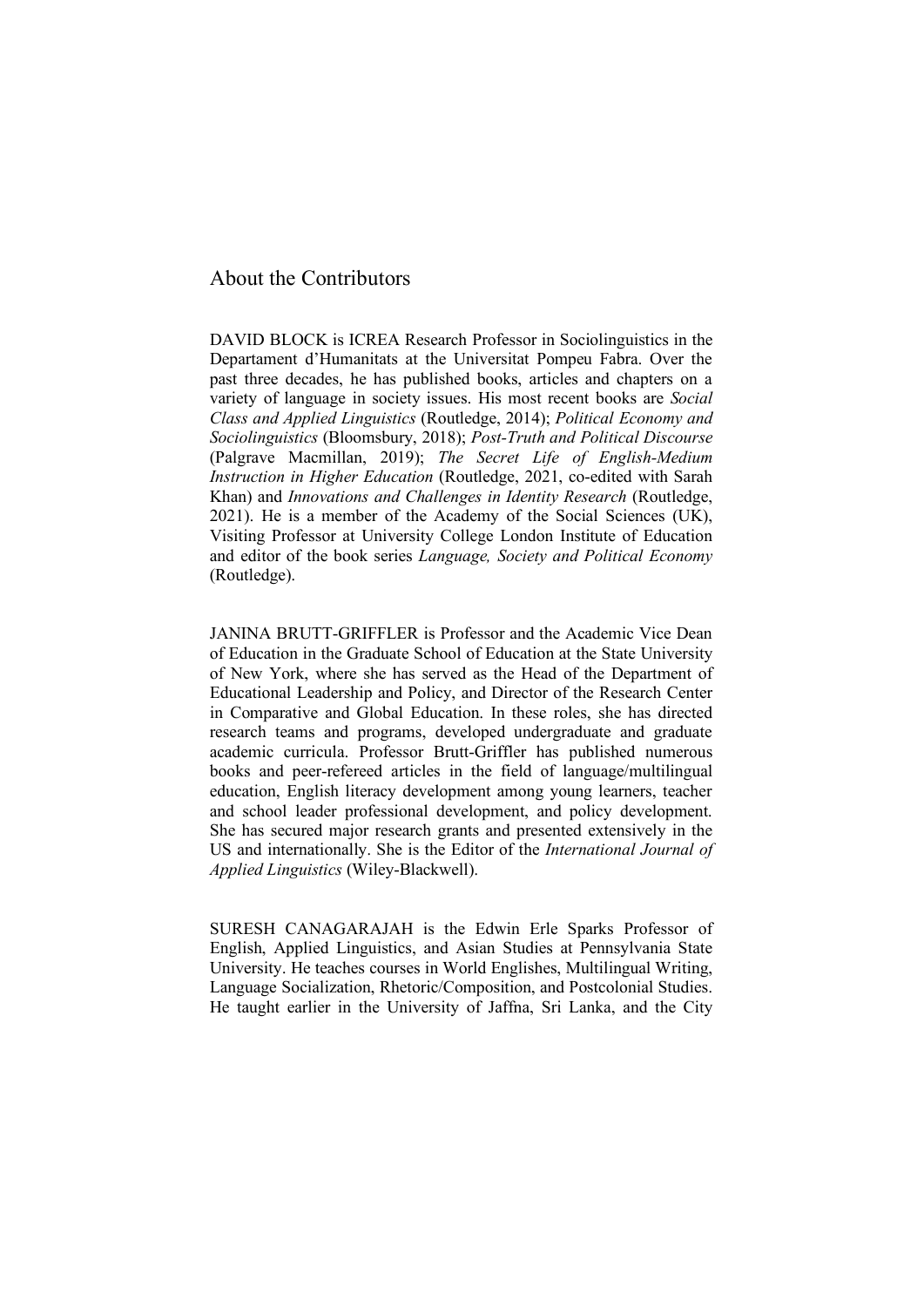University of New York. He was formerly the editor of the TESOL Quarterly and President of the American Association of Applied Linguistics. His edited book Routledge Handbook on Language and Migration (Routledge 2017) won the 2020 best book award from the American Association of Applied Linguistics.

DAVID CRYSTAL is honorary professor of linguistics at the University of Bangor, and works from his home in Holyhead, North Wales, as a writer, editor, lecturer, and broadcaster. He read English at University College London, specialized in English language studies, then joined academic life as a lecturer in linguistics, first at Bangor, then at Reading, where he became professor of linguistics. He has written widely on linguistics and the English language, such as The Cambridge Encyclopedia of the English Language (3rd edn 2019) and Let's Talk: How English Conversation Works (2020). He received an OBE for services to the English language in 1995 and became a member of the British Academy in 2001. He lives online at <www.davidcrystal.com>.

JOHANNA ENNSER-KANANEN is an Academy Research Fellow at the University of Jyväskylä and Docent of multilingual and multicultural education at the Centre for Applied Language Studies. Her current work focuses on linguistically and culturally sustaining (teacher) education and epistemic justice in educational contexts, particularly as it pertains to the deconstruction of whiteness and the experience of students with refugee experience. She is the co-editor of the *Routledge Handbook of Educational Linguistics* and has published in *The Modern Language Journal*, *The International Review of Education*, *The Encyclopedia of Applied Linguistics*, and *The International Journal of Language Studies*, among others.

ANNE FABRICIUS is Associate Professor of English language at Roskilde University in Denmark. She completed her bachelor and Master's degrees in Linguistics in Australia and her PhD in English Sociolinguistics at Copenhagen Business School. She teaches sociolinguistics and academic English. She was a founding member of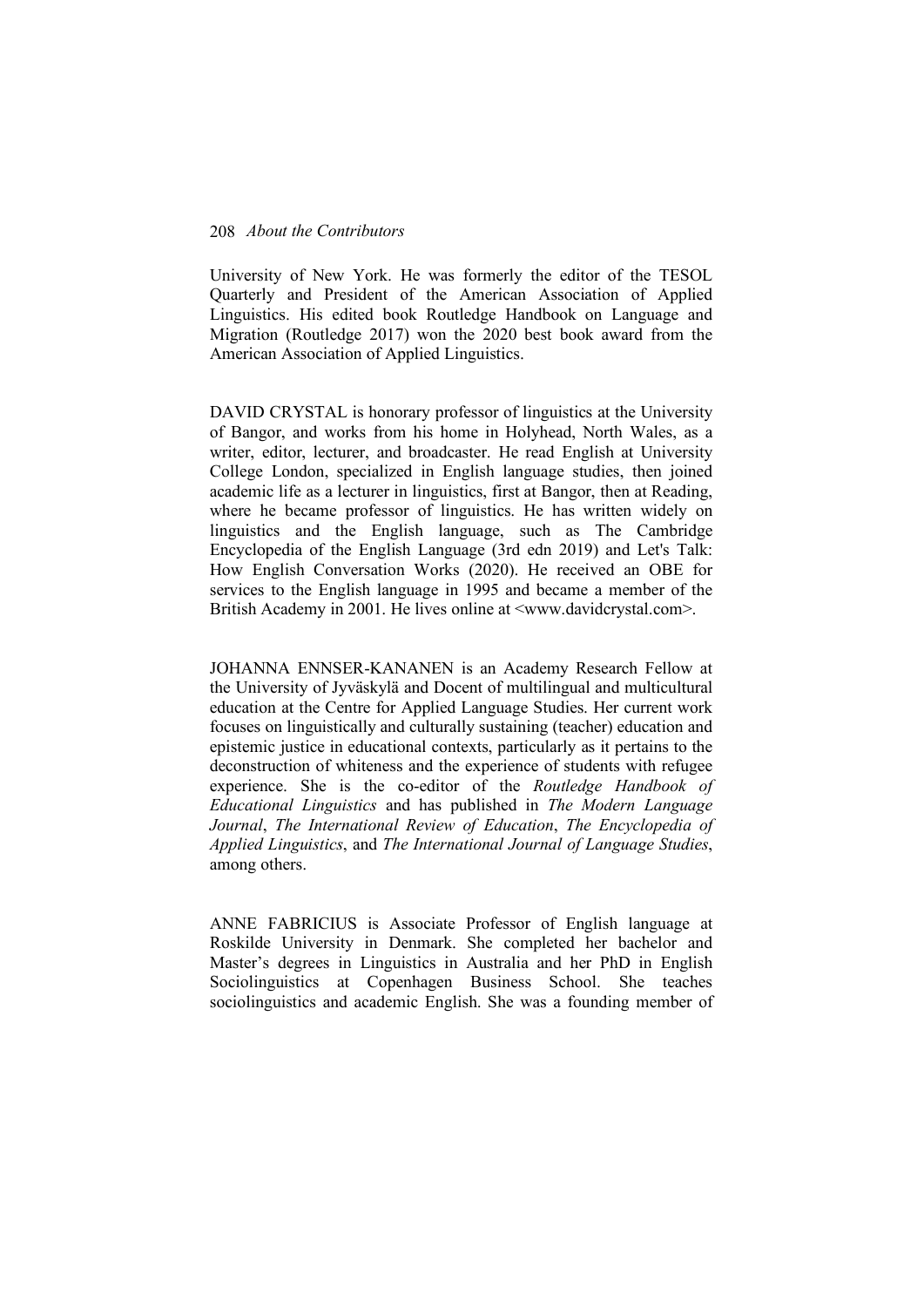the CALPIU project based at Roskilde University (2009-2013). Her research interests include internationalization in higher education, linguistic variation and change, and language attitudes and ideology. She has published in journals such as Journal of Sociolinguistics, Language Variation and Change, and Higher Education. She is currently working on a monograph on phonological variation and change over time in British elite sociolects.

HARTMUT HABERLAND is Professor emeritus of German language and the Sociolinguistics of Globalisation at the Department of Communication and Arts, Roskilde University, Denmark. With Jacob Mey, he was the Founding Editor of the Journal of Pragmatics in 1977. He has published about multilingualism, especially in academic and other workplaces, and the pragmatics of German, Danish, Modern Greek and Japanese.

ANNA KRISTINA HULTGREN is UKRI Future Leaders Fellow and Senior Lecturer in English language and applied linguistics at The Open University. She is leading an international interdisciplinary project funded by UK Research and Innovation  $(2020 - 2027)$  on English as a Medium of Instruction drawing together insights from political science and linguistics. Kristina serves on the editorial boards of the *Journal of English-Medium Instruction* and the *Journal of English for Research Publication Purposes* and the Routledge Studies in English-Medium Instruction. She is the co-editor of *The Inner World of Knowledge Certification in Scholarly Publication* (with P. Habibie, Palgrave 2021), *English-Medium Instruction in European Higher Education* (with S. Dimova and C. Jensen, Mouton de Gruyter 2015) and *English in Nordic universities: Ideologies and practices* (with F. Gregersen and J. Thøgersen, Bejmanins 2014).

JENNIFER JENKINS is Emeritus Professor of Global Englishes and founding director of the Centre for Global Englishes at the University of Southampton. She has been researching the phenomenon of English as a Lingua Franca since the late 1980s, and has published widely on the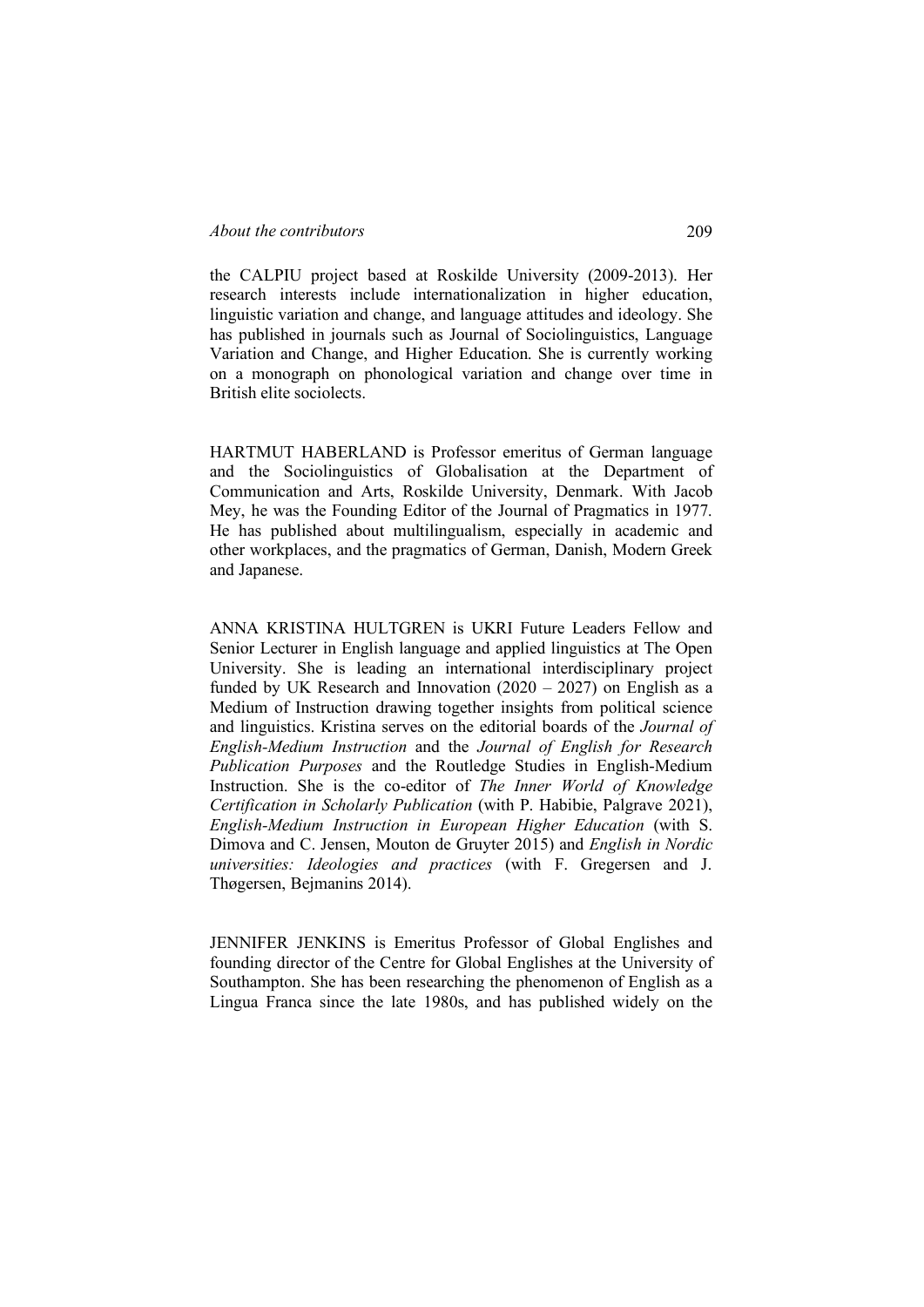subject, including three monographs (*The Phonology of English as an International Language*, OUP, 2000, *English as a Lingua Franca: Attitude and Identity*, OUP 2007, and *English as a Lingua Franca in the International University*, Routledge 2014), as well as a coursebook, *Global Englishes* (Routledge 2015, 3rd ed.). She is co-editor of the *Routledge Handbook of ELF* (2018) and *Linguistic Diversity on the EMI Campus* (Routledge, in press), as well as founding editor of the book series *Developments in English as a Lingua Franca* (De Gruyter Mouton). Her current research interests are in language in higher education, and issues of empowerment and disempowerment relating to ELF.

MARIA KUTEEVA is Professor of English linguistics in the Department of English, Stockholm University, Sweden. Her research and publications have focused on the use of English in multilingual university settings, academic discourse analysis, and academic writing in English as an additional language. Her publications include *Language Perceptions and Practices in Multilingual Universities* (with K. Kaufhold and N. Hynninen, Palgrave Macmillan) and articles in *Applied Linguistics*, *English for Specific Purposes*, *Journal of Second Language Writing*, *Higher Education*, *Journal of Multilingual and Multicultural Development*, and other peer-reviewed outlets. She serves on the editorial boards of *Applied Linguistics*, *Journal of English for Academic Purposes*, *Ibérica*, and *Journal of English for Research Publication Purposes*.

DORTE LØNSMANN is Associate Professor of English Language at the Department of English, Germanic and Romance Studies, University of Copenhagen. She works within linguistic anthropology and researches English in Denmark, English as a global language, linguistic diversity at work, language and migration, language socialisation and language ideologies, and social and linguistic norms in transient multilingual communities. Her latest research in the Transient Multilingual Communities project focusses on language classes and internships for refugees, and the surrounding discourses of language and integration. Dorte Lønsmann has published, alone and with co-authors, in highly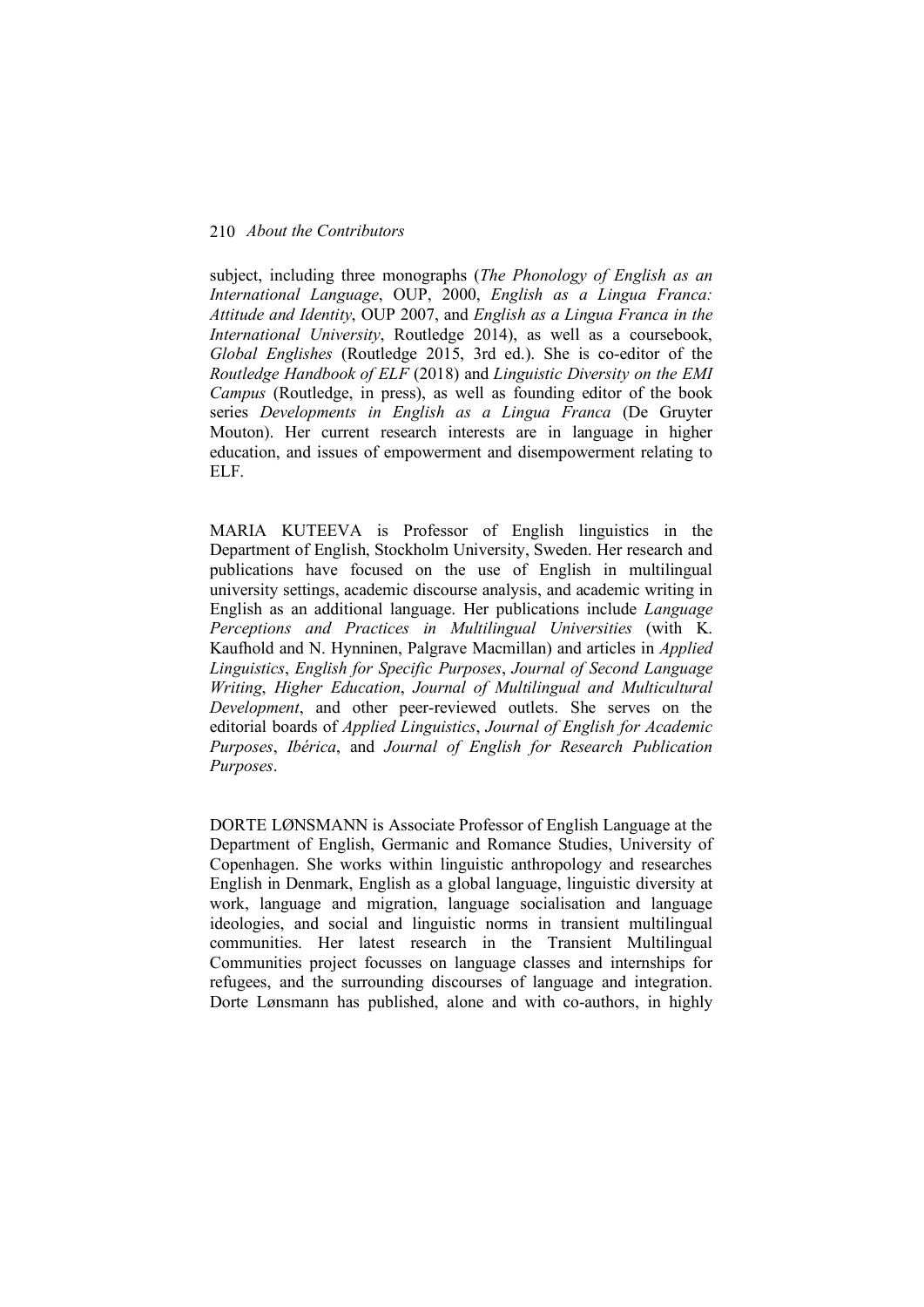regarded international journals such as *Journal of Linguistic Anthropology*, *Language in Society* and *Multilingua*.

SALIKOKO S. MUFWENE is the Frank J. McLoraine Distinguished Service Professor of Linguistics and the College at the University of Chicago, where he also serves on the Committee of Evolutionary Biology. His current research is in evolutionary linguistics, which he approaches from an ecological perspective, focused on the phylogenetic emergence of languages and language speciation, especially the emergence of creoles and other forms of the indigenization of European languages in the colonies, as well as language vitality. His books include: *The Ecology of Language Evolution* (CUP, 2001), *Language Evolution: Contact, competition and change* (Continuum Press, 2008), *Iberian Imperialism and Language Evolution in Latin America* (U of Chicago Press, 2014), and *Bridging Linguistics and Economics* (with Cécile B. Vigouroux, CUP, 2020). He is the founding editor of Cambridge Approaches to Language Contact.

DIANE PECORARI is Professor of English at City University of Hong Kong. Her research investigates the widespread and growing phenomenon of English as the medium of instruction, along with aspects of English for academic purposes and second-language writing, including source use and plagiarism. She is founding co-editor (with Hans Malmström) of the *Journal of English-Medium Instruction*.

ROBERT PHILLIPSON is an Emeritus Professor at Copenhagen Business School, Denmark. He taught in Algeria and Yugoslavia, before emigrating to Denmark in 1973. His main research areas are linguistic imperialism, the expansion of English worldwide, and language pedagogy. He has co-edited books on language policy, multilingual education, and language rights, often with his wife, Tove Skutnabb-Kangas, among them *Why English? Confronting the Hydra* (2016) and *Language Rights* (four volumes, 2017). *English-only Europe? Challenging language policy* (2003) was updated and translated into French as *La domination de l'anglais: un défi pour l'Europe* (2019). His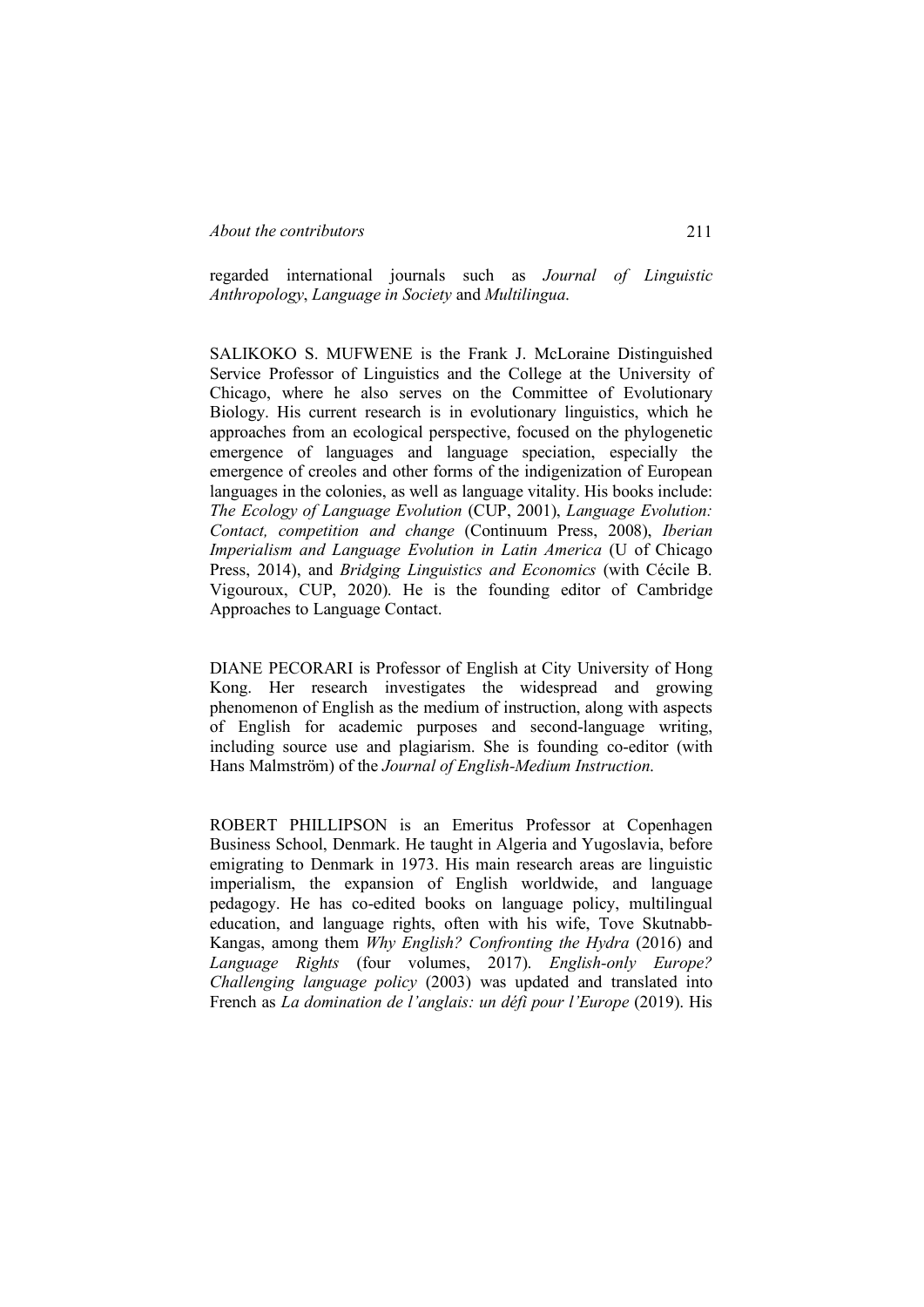books have been published in a dozen countries. He was awarded the UNESCO Linguapax prize in 2010. For details see www.cbs.dk/en/staff/rpmsc.

TAINA SAARINEN is Research Professor of Higher Education at the University of Jyväskylä, with a previous position in language education policy. She has published widely on language policies of higher education and contemporary and historical language policies, recently in journals such as *Higher Education*, *Rethinking History*, and *Language Policy*, and is currently editing a volume on a new material turn in language education with Johanna Ennser-Kananen. Her monograph *Higher Education, Language and New Nationalism in Finland: Recycled Histories* (Palgrave) is forthcoming this year. She particularly enjoys multidisciplinary, historical and comparative contexts, which often make unobserved gaps in the existing research visible.

JOSEP SOLER is Associate Professor of Applied Linguistics at the Department of English, Stockholm University, Sweden. His research interests cover the areas of language policy and linguistic ideologies; he has recently focused on the role of English in the internationalization of higher education, on the politics of English in academic publishing, and on language ideologies in multilingual families. He is the author of *The Sociolinguistics of Higher Education* (Palgrave Macmillan, with Lídia Gallego-Balsà), *and Language Policy and the Internationalization of Universities* (Mouton de Gruyter).

PHILIPPE VAN PARIJS holds doctorates in philosophy (Oxford) and the social sciences (Louvain). He is a guest professor at the Universities of Louvain and Leuven. He was the founding director of Louvain's Hoover Chair of Economic and Social Ethics from 1991 to 2016, and a regular visiting professor at Harvard University and the University of Oxford from 2004 to 2015. He chairs the Advisory Board of the Basic Income Earth Network, which he co-founded in 1986, and the Brussels Council for Multilingualism, set up in 2020 by the government of the Region of Brussels-Capital. His most recent books include *Linguistic*